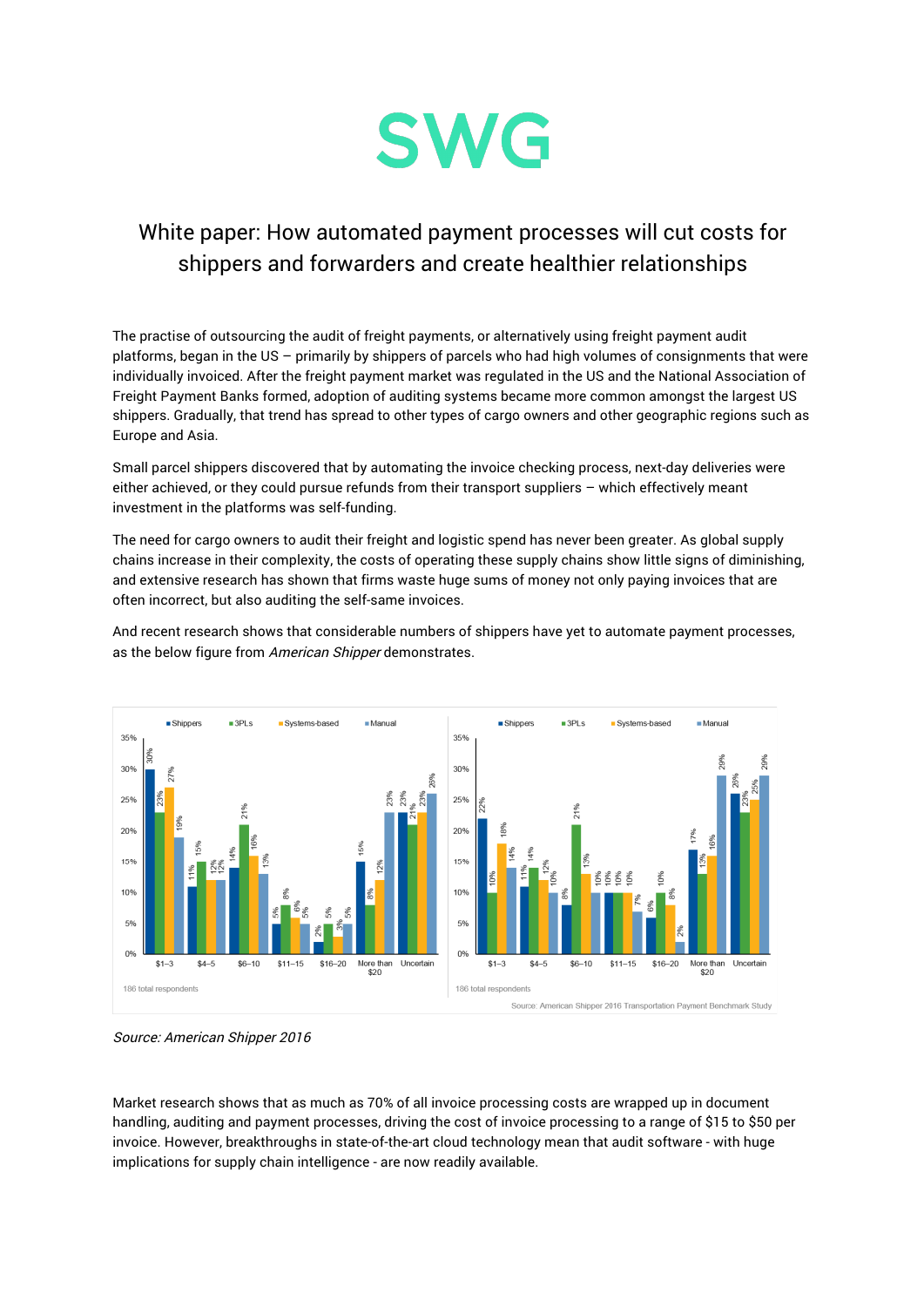Transport advisory firm AEB recently wrote in a white paper that there are three main ways for a cargo owner to audit supply chain invoices – manually in its own accounts department; outsourcing that function to a thirdparty audit firm; and deploying specifically designed freight audit payment software.



Source: AEB

## **What's the issue?**

According to Swedish logistics and supply chain consultancy Sonat, just 17% of all freight invoices are actually accurate, with the remaining 83% of inaccurate invoices resulting in the overcharging of freight costs by 2-6%.

Sonat said there are a variety of reasons for this – the continued widespread use of manual invoicing systems – both on the part of issuers and receivers of invoices and the continued deployment of outdated IT systems.

"Furthermore, different carriers have many different cost-models, tariff structures, terms and conditions that further complicate things. Generally, there are many logistics providers and services included in a single invoice and invoices often look very different, are specified in different ways, are based on different parameters, and have varying degrees of detail. And the invoices are received via EDI, e-mail, as well as by post as physical invoices.

"Against this background it is easy to see that freight cost calculation and control and management is an ordeal and is becoming increasingly complex."

Moreover, these issues affect all parts of the supply chain, as John Harvey CBE, currently chairman of Keswick Enterprises and one of the architects of modern supply chains, explains: "The changes underway in the global logistics industry are more extreme than I have witnessed in decades. Shippers and their logistics providers are under pressure from multiple sources - end markets are changing due to e-commerce and other factors; production and sourcing patterns are being transformed; even transportation methods are being revolutionised. In this context it is more important than ever for businesses to retain a vice-like grip on their supply chain spend and invoicing processes.

"Automating these processes using platforms developed by industry experts, such as that established by Steve Walker as an example, creates a unique opportunity for shippers and their logistics partners alike to focus on responding to the challenges in their core businesses and marketplaces."

## **What do shippers stand to gain?**

There are several direct and indirect benefits from deploying a freight audit system. Firstly, there are the direct costs, which naturally vary depending on shipper's freight spend. However, a cursory calculation can be made using the Sonat data – even a relatively small freight budget of say, \$100,000 (and many shippers have budgets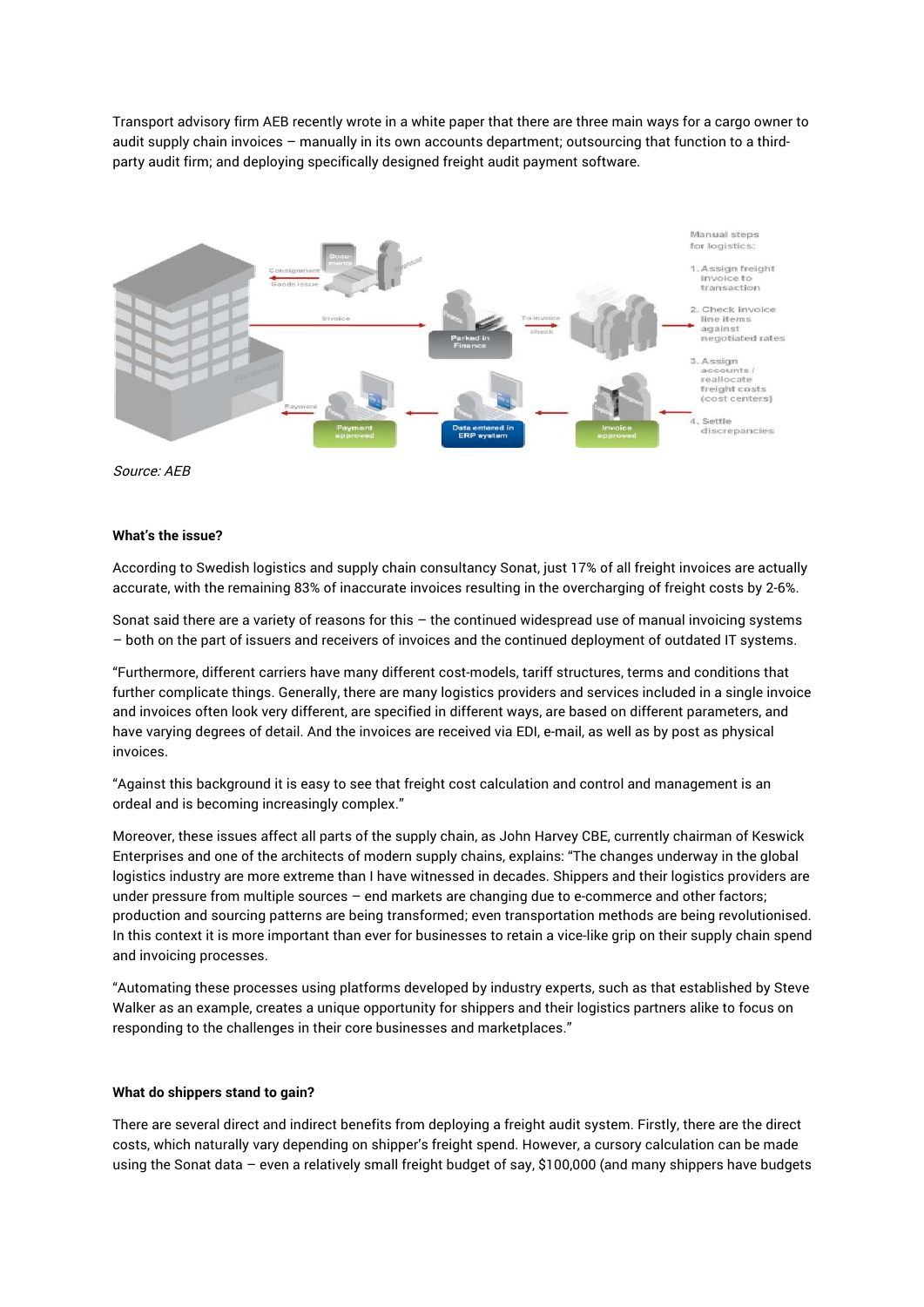hundreds of times that level), spent on 100 individual shipments of a container from China to Europe at a cost of \$1,000 per shipment would see a shipper overcharged by at least \$1,600, and by as much as \$4,980.

Secondly, there are the direct staff costs currently associated with processing invoices. "The internal costs of managing and checking freight invoices can also be reduced by approximately 50-70% if outsourced to a professional service firm," Sonat noted, and it is clear that automated payment audit systems allow companies considerable scope for reducing their labour costs – as well as reducing the need to outsource that function to a third-party.

A more professional and prompt handling of freight invoices also provides a better cash flow since shipping costs can be invoiced as early as the shipment date. In other words; the potential for substantial cost reduction is considerable.

IBM subsidiary Sterling Commerce puts it succinctly: "Bottom line savings from a freight audit and payment system come from two general areas: (1) pre- and post-audits that enforce carrier compliance from carrier contracts and (2) accelerated processes that lower overhead. FAP [freight audit payment] systems blaze through complex tasks such as tracking freight accruals, reconciling planned and unplanned surcharges, and managing the flow of approvals, vouchers and remittance advice among transportation departments, accounts payable departments, freight carriers and third party freight payment service providers. The result is an approximate 20% reduction in the cost of processing freight invoices."

There are also the non-financial benefits that the systems provide  $-$  in many cases supply chain departments are under-resourced, a hangover from the staff reduction programmes that took place in the aftermath of the global financial crisis. Taking away the job of checking invoices – and not doing it with nearly the same accuracy of a system – allows firms to redeploy staff to functions that add far more value.

This advantage comes in tandem with the associated benefit that an audit system hands real control of its supply chain to a shipper – the automated systems allows shippers to review the billing performance of a service provider; and achieve incentive schemes by monitoring freight spend by lane, mode or provider. In fact, these systems provide a level of spend transparency throughout a supply chain that previously could really only be provided by, and with far less accuracy, logistics providers' transport management systems (TMS).

The most important implication of this is that freight audit systems represent a critical new business intelligence tool that can be employed in shippers' negotiations with transport and logistics providers – but one that works in several ways, not just allowing customers to pull up their providers when service levels dip, but also in allowing the two to develop far healthier relationships. For example, "Indirect savings come from improved business relations with carriers. Prompt and accurate bill payment leads to preferred shipper status, which makes it easier to secure capacity," Sterling Commerce noted.

## **The advantages for freight forwarders**

It is fair to say that much of the proposition offered by freight audit payment systems threaten freight forwarders, but the above paragraph ought to illustrate that forwarders have almost as much to gain by deploying freight audit payment systems as shippers do.

As the intermediaries between shippers and carriers, forwarders have as many invoices to process as shippers do, and as result are subject to the same levels of overcharging and invoice inaccuracy as their customers and means they could be set to win both the same financial and non-financial benefits.

In a similar way that freight auditing subjects carriers and forwarders to some degree of supplier compliance by cargo owners, auditing platforms confer to forwarders many of the same benefits –freight forwarders know all too well the problems posed by incorrect invoicing from carriers, how prevalent a practice it is, and how timeand cost-consuming it is to resolve disputes.

And for many freight forwarders, which have proved so resilient to so many business cycles due to their assetlight nature, freight auditing platforms represent a response to the new challenge posed by the new generation of cloud-based "digital logistics operators" – they offer forwarders the chance to seriously reduce their